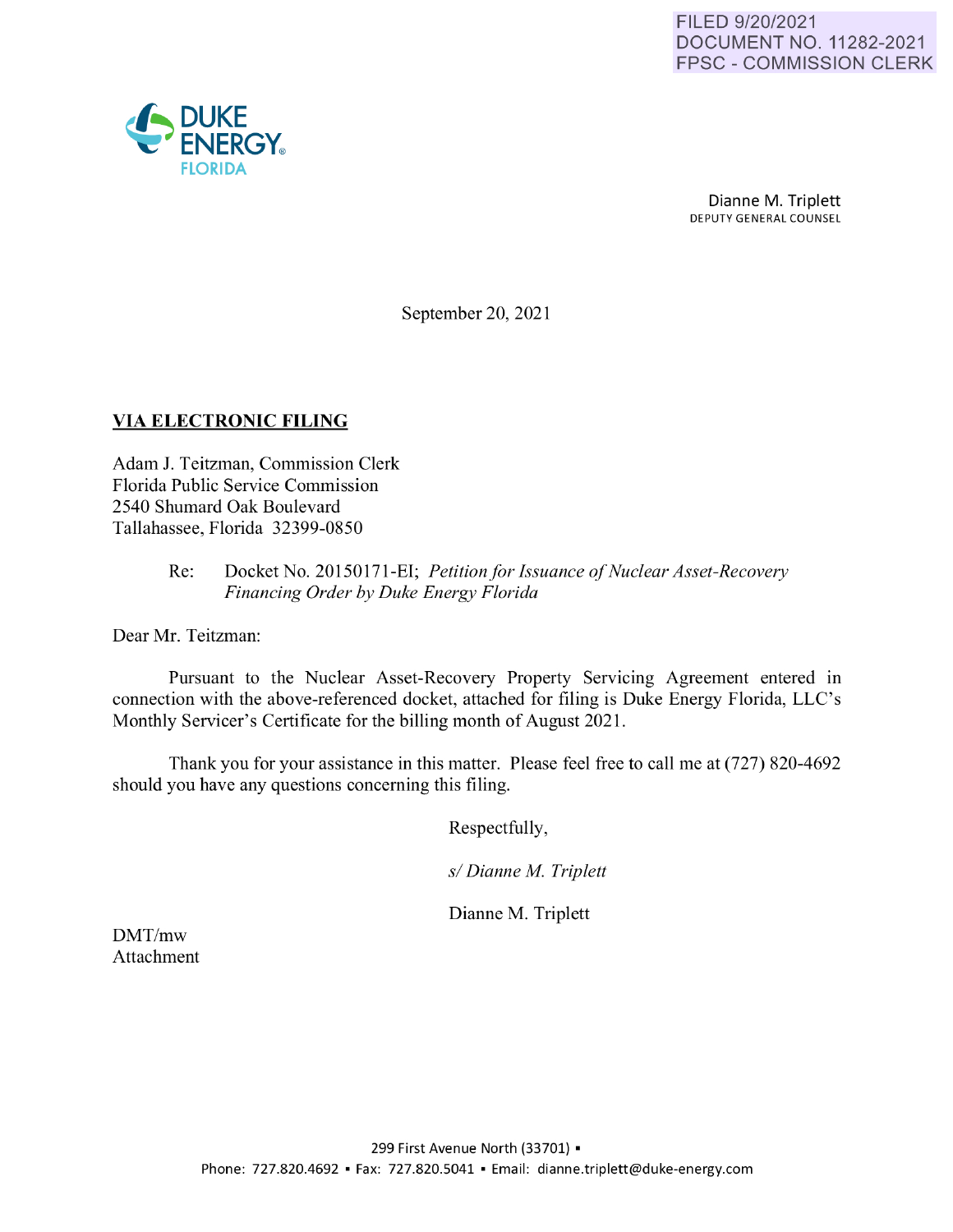## **CERTIFICATE OF SERVICE**

I HEREBY CERTIFY that a true and correct copy of the foregoing has been furnished via electronic mail to the following this  $20<sup>th</sup>$  day of September, 2021.

|                                             | s/Dianne M. Triplett              |  |  |
|---------------------------------------------|-----------------------------------|--|--|
|                                             | Attorney                          |  |  |
|                                             |                                   |  |  |
| Theresa L. Tan                              | C. Rehwinkel / R. Gentry          |  |  |
| Office of the General Counsel               | Office of Public Counsel          |  |  |
| Florida Public Service Commission           | c/o The Florida Legislature       |  |  |
| 2540 Shumard Oak Blyd.                      | 111 West Madison Street, Room 812 |  |  |
| Tallahassee, FL 32399-0850                  | Tallahassee, FL 32399-1400        |  |  |
| $ltan(a)$ psc.state.fl.us                   | rehwinkel.charles@leg.state.fl.us |  |  |
|                                             | gentry.richard@leg.state.fl.us    |  |  |
| Jon C. Moyle, Jr. / Karen A. Putnal         |                                   |  |  |
| 118 North Gadsden Street                    | James W. Brew                     |  |  |
| Tallahassee, FL 32301                       | Stone Law Firm                    |  |  |
| jmoyle@moylelaw.com                         | 1025 Thomas Jefferson Street, NW  |  |  |
| kputnal@moylelaw.com                        | Eighth Floor, West Tower          |  |  |
|                                             | Washington, DC 20007-5201         |  |  |
| Robert Scheffel Wright / John T. LaVia, III | jbrew@smxblaw.com                 |  |  |
| Gardner Law Firm                            |                                   |  |  |
| 1300 Thomaswood Drive                       |                                   |  |  |
| Tallahassee, FL 32308                       |                                   |  |  |
| schef@gbwlegal.com                          |                                   |  |  |
| jlavia@gbwlegal.com                         |                                   |  |  |
|                                             |                                   |  |  |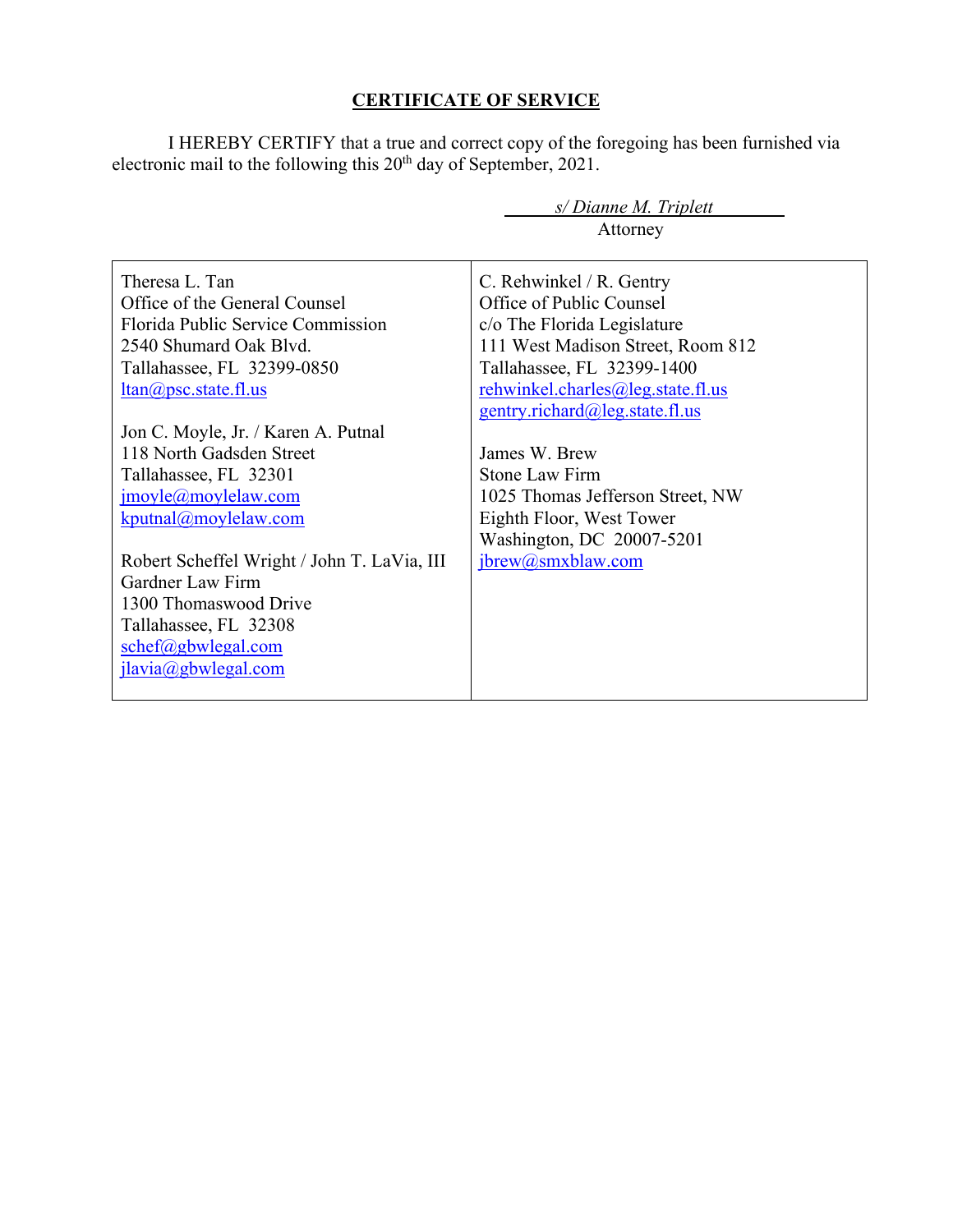## **MONTHLY SERVICER'S CERTIFICATE** DUKE ENERGY FLORIDA PROJECT FINANCE, LLC \$1,294,290,000 Series A Senior Secured Nuclear Asset-Recovery Bonds

Pursuant to SECTION 3.01(b) of the Nuclear Asset-Recovery Property Servicing<br>Agreement dated as of June 22, 2016 by and between Duke Energy Florida, Inc., as Servicer, and Duke Energy Florida Project Finance, LLC, as Issuer (the "Servicing Agreement"), the Servicer does hereby certify as follows:

Capitalized terms used but not defined in this Monthly Servicer's Certificate have their respective meanings as set forth in the Servicing Agreement. References herein to certain sections and subsections are references to the respective sections or subsections of the Servicing Agreement.

Current BILLING MONTH: August 2021

| Current BILLING MONTH: 7/30/2021 - 8/27/2021                   |           |             |       |  |  |
|----------------------------------------------------------------|-----------|-------------|-------|--|--|
| Standard Billing for prior BILLING MONTH: July 2021            |           |             |       |  |  |
| <b>Residential Total Billed</b>                                |           | 286,639,121 |       |  |  |
| Residential NUCLEAR ASSET-RECOVERY CHARGE ("NARC") Billed      |           | 5,154,187   | 1.80% |  |  |
| General Service Non-Demand Total Billed                        |           | 28,783,567  |       |  |  |
| General Service Non-Demand NARC Billed                         |           | 492,152     | 1.71% |  |  |
| General Service Billed                                         |           | 1,552,924   |       |  |  |
| <b>General Service NARC Billed</b>                             |           | 25,611      | 1.65% |  |  |
| General Service Demand Total Billed                            |           | 109,303,077 |       |  |  |
| General Service Demand NARC Billed                             | 2,173,763 |             | 1.99% |  |  |
| Curtailable Total Billed                                       |           | 716,202     |       |  |  |
| Curtailable NARC Billed                                        |           | 12,293      | 1.72% |  |  |
| Interruptible Total Billed                                     |           | 11,695,097  |       |  |  |
| Interruptible NARC Billed                                      |           | 323,472     | 2.77% |  |  |
| <b>Lighting Total Billed</b>                                   |           | 1,874,600   |       |  |  |
| <b>Lighting NARC Billed</b>                                    |           | 7,949       | 0.42% |  |  |
| YTD Net Write-offs as a % of Total Billed Revenue (see Note 1) |           |             |       |  |  |
| Non-Residential Class Customer Write-offs                      |           |             |       |  |  |
| Residential Class Customer Write-offs                          |           |             |       |  |  |
| <b>Total Write-offs</b>                                        | 0.328%    |             |       |  |  |
| <b>Aggregate NARC Collections (see Note 2)</b>                 |           |             |       |  |  |
| <b>Total NARC Remitted for Current BILLING MONTH</b>           |           |             |       |  |  |
| <b>Residential NARC Collected</b>                              | s         | 5,533,483   |       |  |  |
| General Service Non-Demand NARC Collected                      |           | 528,380     |       |  |  |
| <b>General Service NARC Collected</b>                          |           | 27,254      |       |  |  |
| General Service Demand NARC Collected                          |           | 2,333,312   |       |  |  |
| Curtailable NARC Collected                                     |           | 13,188      |       |  |  |
| Interruptible NARC Collected                                   |           | 347,271     |       |  |  |
| <b>Lighting NARC Collected</b>                                 |           | 8,792       |       |  |  |
| <b>Sub-Total of NARC Collected</b>                             | s         | 8,791,679   |       |  |  |

8,791,679

ŝ

**Total Current NARC Collected and Remitted** 

Page 1 of 2